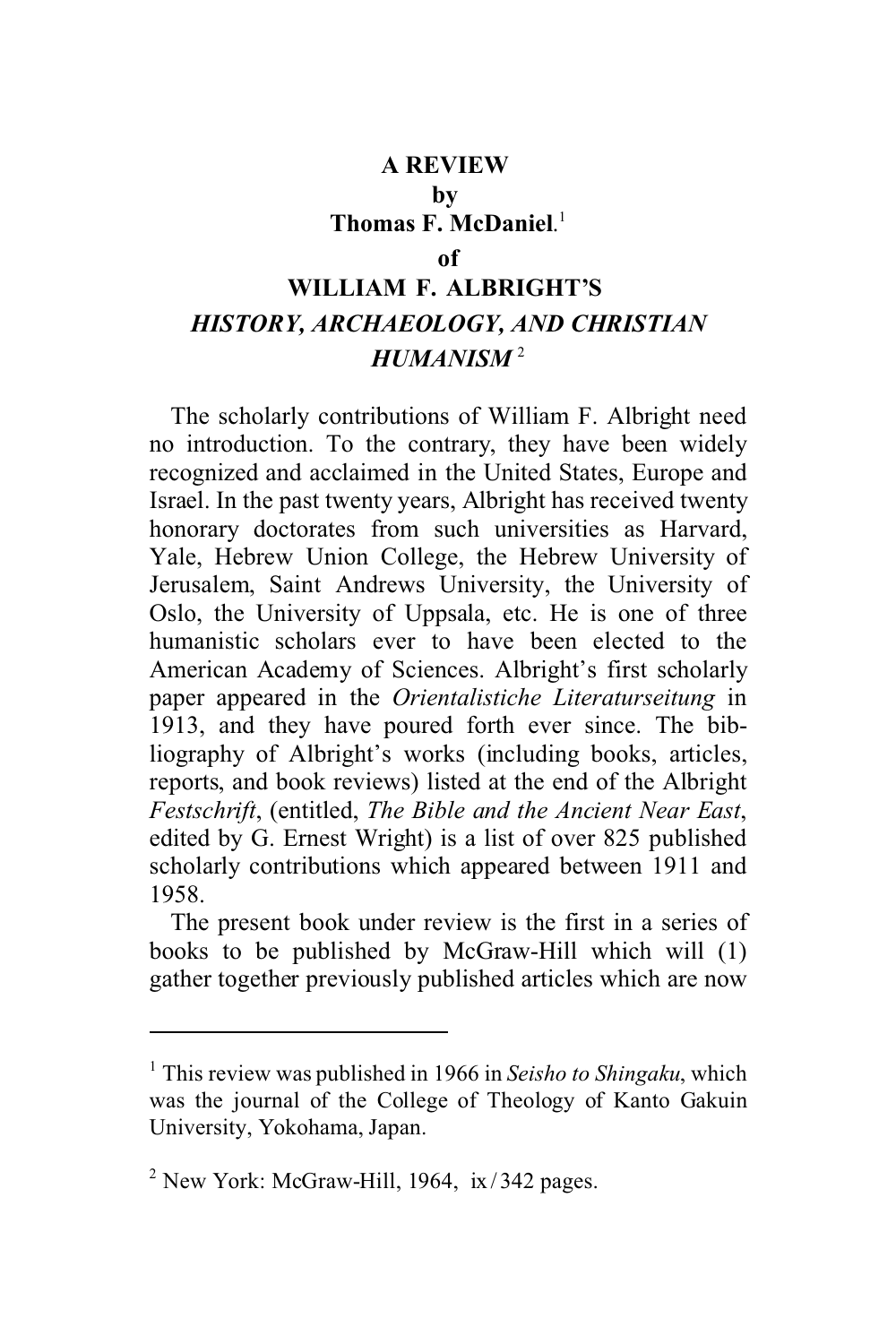thoroughly revised, annotated, and indexed, and (2) present the results of Albright's continuing research and writing. This first volume includes fifteen selected lectures, essays and review articles—three of which have never been published before.

The book is divided into four parts: Part One, consists of three chapters, namely, "Toward a Theistic Humanism,' "The Human Mind in Action: Magic, Science, and Religion," and "The Place of the Old Testament in the History of Thought." Part Two, "Surveys of Special Areas," consists of five chapters entitled respectively, "How Well Do We Know the Ancient Near East?" "The Ancient Near East and the Religion of Israel," "Islam and the Religions of the Ancient Orient," "Historical Adjustments of Political Authority in the Near East," and "Some Functions of Organized Minorities." In the third part, "Some Scholarly Approaches," Albright contributes a critical chapter on each of the following scholars: James Breasted., Gerhard Kittel, Arnold Toynbee, Eric Voegelin, and Rudolf Bultmann. The last section of the book, "More Personal," consists of two chapters entitled, "Return to Biblical Theology," and "William Foxwell Albright (Autobiographical Sketch)." The book concludes with an appendix containing some chronological data on Albright's career and a full index of names and subjects. In his own words, Albright notes that "the first chapter, 'Toward a Theistic Humanism strikes the keynote; the remaining fourteen chapters are supplementary and illustrative" (p. v).

Since the first chapter is the keynote to the whole book, it deserves the careful attention of the reader and reviewer. In presenting his own views which lead "toward a theistic humanism," Albright begins with a discussion of the three main types of humanism: (1) classical, (2) modern atheistic,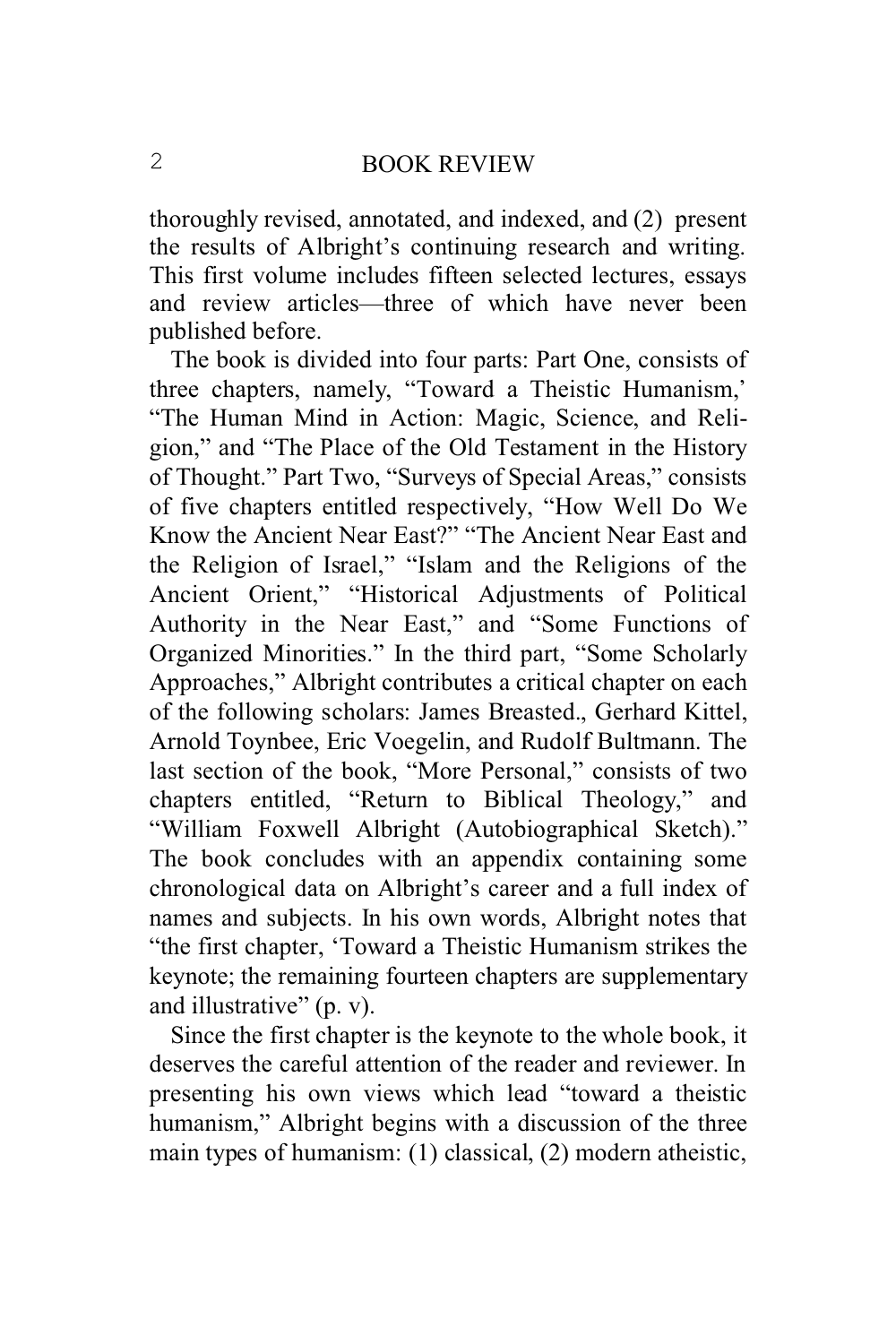and (3) recent theistic. With reference to the classical humanism of the Renaissance, Albright notes the indebtedness of the West to the mediating Arab and Jewish scholars who introduced Aristotle and Galen to the West in translation and the impetus given to classical studies in the West when the flood of Greek manuscripts and teachers entered Europe after the fall of Constantinople in 1453.

Albright traces the rise of atheistic humanism back to the nineteenth century, beginning with Auguste Comte's attempt to establish a "religion of humanity." Through the efforts of Ernest Renan, Gilbert Murray, James Breasted and the signers of the "Humanist Manifesto" (including John Dewey), the movement has continued through to the present day. (The journal, *The Humanists* should be consulted for contemporary leaders of the movement.) The atheistic humanists in general are criticized by Albright for devoting their energies to opposing religion rather than in a love for humanity— altruism in its highest sense (p. 66). John Dewey comes under Albright's severe criticism, not only for his optimistic meliorism, but for his dislike of history, his over-optimistic predictions on the Chinese Republic, and his treating of man as a subject for detached experimentation on the part of a scientific elite (i.e., materialistic experimentalism).

Albright gives his definition of theistic humanism as "the study and cultivation of our higher cultural heritage in light of Judeo-Christian religious tradition" (p. 10). Albright includes the following scholars among those who incorporate this ideal of theistic humanism: Christopher Dawson, Arnold Toynbee, Herbert Butterfield, Etienne Gilson, Jean Denielou and Henri de Lubac. There is not a German or an American scholar whom Albright would include in this list of theistic humanists. German professional specialization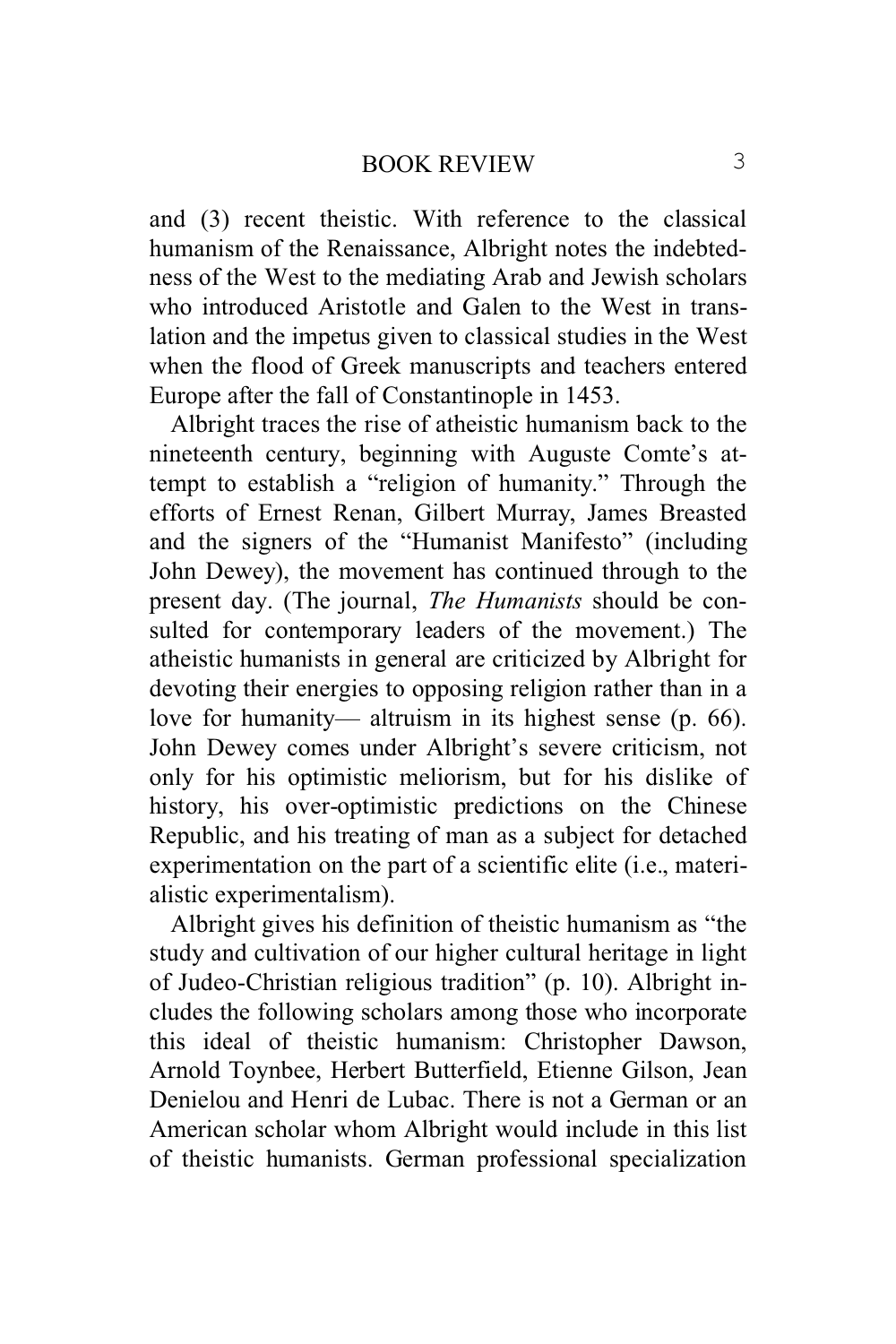prohibited a scholar from crossing boundaries into other academic areas. German philosophers remained primarily metaphysicians. Historians (like Eduard Meyer and Leopold von Ranke) remained historians; and "earlier twentiethcentury German thinkers were philosophical idealists who seldom paid more than lip service to theism" (p. 11). The situation in America was somewhat different. Albright called attention to the earlier "intellectually underdeveloped" Roman Catholicism and the "evolutionary meliorism" of liberal American Protestantism which left out history and dismissed theology as irrelevant.

Albright notes that the decline of evolutionary meliorism after World War II and the advent of the nuclear Age has *no*t produced a theistic humanism in America or on the Continent, but various forms of neo-orthodoxy, existentialism, and a historico-philosophical theology (going back through Kierkegaard or Barth to earlier German thinkers). In this context Albright reviews and criticizes the contributions of Niebuhr, Tillich, Bultmann and Bultmann's disciples. For Albright, Tillich's ideas are often vague and contradictory: "through his (Tillich's) career he has shifted philosophical and theological notions and terms in a most bewildering fashion." On a protean substructure of Schelling's idealism and a strong vein of neo-Platonism "have been superimposed strong influence from Jung, less from Freud, and an increasing use of existentialist ideas and terminology." Of particular importance for Albright is the fact that there is no place for history in Tillich's system: "the revelation of God in history is replaced by direct intuition of God as "ultimate concern" and of one's current aesthetic preference as 'ultimate reality'" (p. 15). (His critique of Bultmann will be given later in this review.)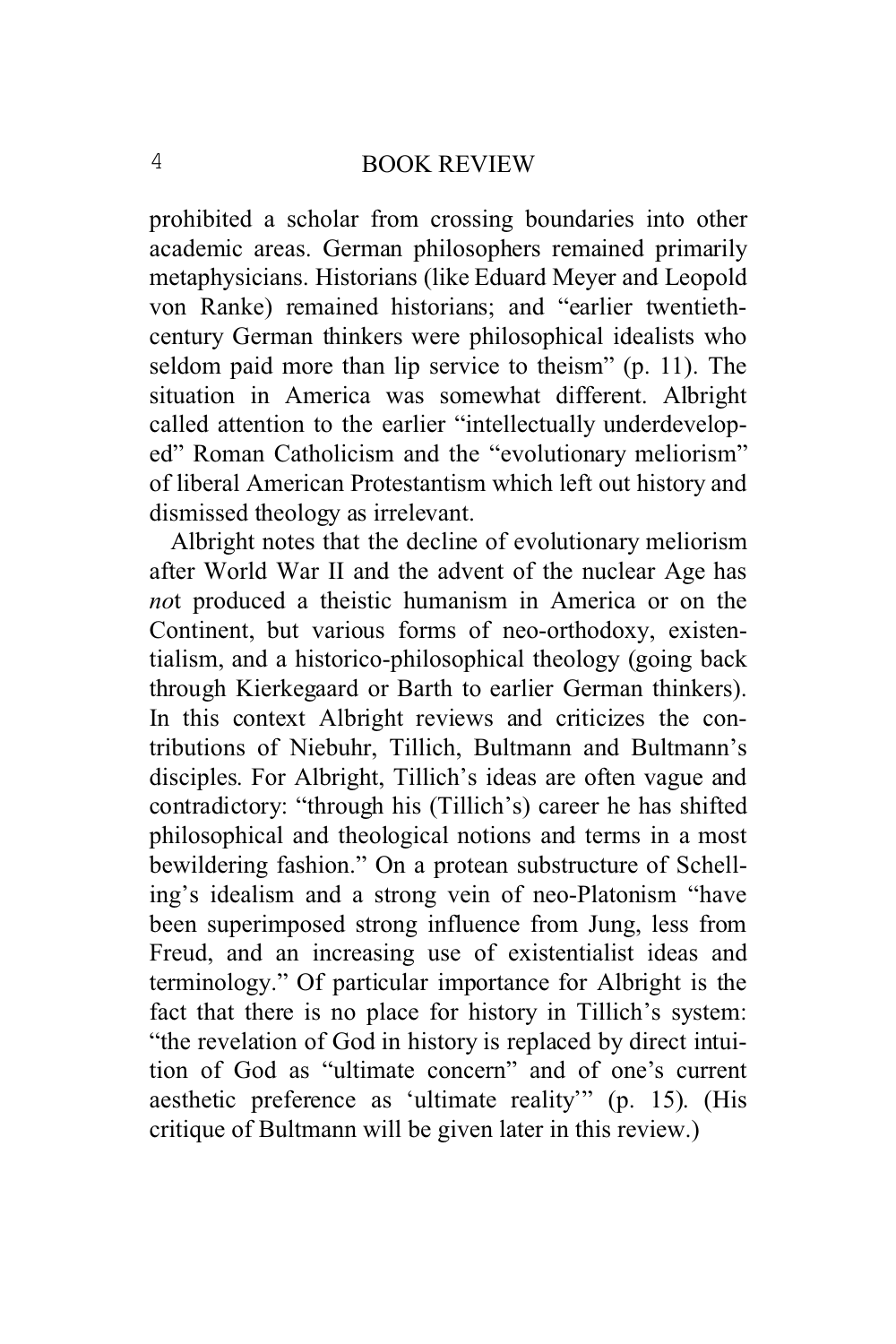Since theistic humanism is rooted in a study of the higher cultural heritage in light of the Judeo-Christian tradition, Albright deals at some length with the scientific method of archaeology and the revolution in historical method. Natural science has had an impact on archaeology, not only through the radio carbon counts of nuclear physics, but in the discovery by geophysicists "that careful measurement of magnetic declination in iron molecules of ancient pottery ovens and baked-clay objects" is opening up a new method of determining archaeological dates. Furthermore, Albright notes, "the most important scientific triumph of archaeology is its autonomous development of scientific method . . . . (i.e.) the analysis of stratigraphic sequences and the classification in categories of all objects made by the hand of man (artifacts)." "The typology of human artifacts is just as Aristotelian in principle as is that of genetic variation," and philological and linguistic studies apply the standard principles of induction and classification, deduction and analogy.

The revolution in historical method as outlined by Albright consist of the methodology employed by archaeologist and by the philologists, the awareness the historian of his own "proto-philosophy" (his underlying logical postulates and philosophical principles), and the clear differentiation made in the types of historical cognition. Following Maurice Mandelbaum, Albright distinguishes five types of historical cognition /judgment: judgments of typical occurrence, judgments of particular facts, judgments of cause and effect, judgments of value, and judgments about personal reactions. The first three of these are objective in character, while the last two are almost purely subjective and affected directly by existential considerations. In this context, Albright states that "the epistemo-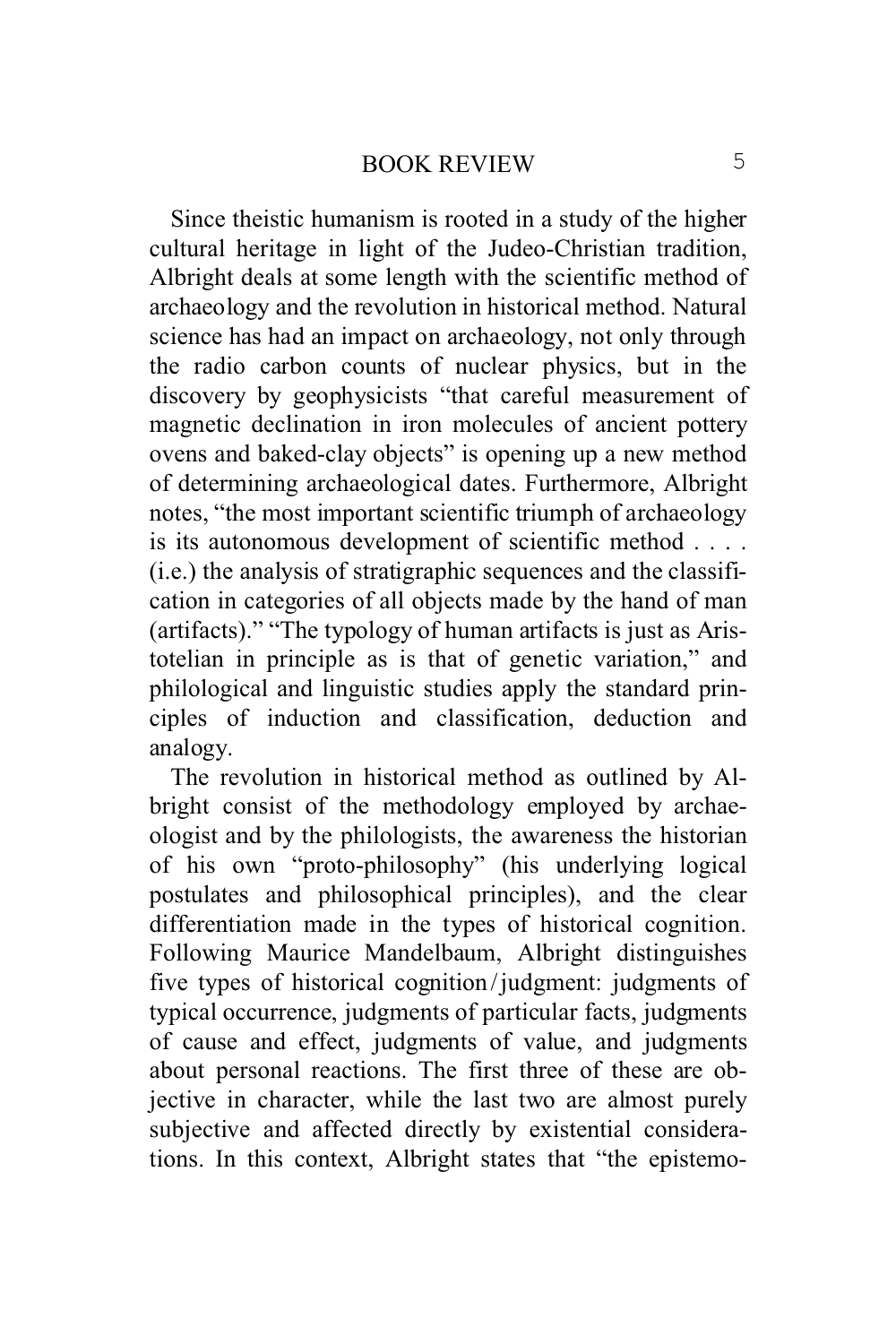logical importance of archaeology and comparable fields ancillary to history, is that they deal almost entirely with judgments of fact and typical occurrence rather than with judgments of cause and effect, value or personal reactions, thus redressing the imbalance which has given rise to exaggerated forms of historical relativism" (p. 27).

In a brief survey of areas where archaeological discovery has affected our understanding of the Bible, Albright deals with the following areas:

- (1) the patriarchal narratives and the Mari excavations.
- (2) the *<sup>c</sup>Apiru*, the *<sup>c</sup> Ibri*, and the donkey-caravan traders.
	- (3) ancient legal codes and Wellhausen's Hegelian views.
	- (4) Syro-Hittite suzerainty treaties and biblical covenants.
	- (5) Hebrew inscriptions, Babylonian records and Israelite history.
	- (6) the Qumran recensions, the Septuagint, and the com plexity of the textual tradition.
	- (7) Psalms and North-West Semitic philology.
	- (8) Egyptian papyri and the Semitic substratum of *koine* Greek.
	- (9) Qumran scrolls, the Essenes and the New Testament background.
	- (10) Chenoboskion (Nag Hammadi) codices, the origin of the gnostics, and Bultmann's view of New Testament dualism.
	- (11) the New Testament in relation to the Essenes and Gnosticism.

In a subsection of Chapter One entitled, "Religion and Civilization," Albright makes some general observations with which most scholars would agree. For example. "there is no known past culture of any kind without religion, and no experienced archaeologist expects to find one." But his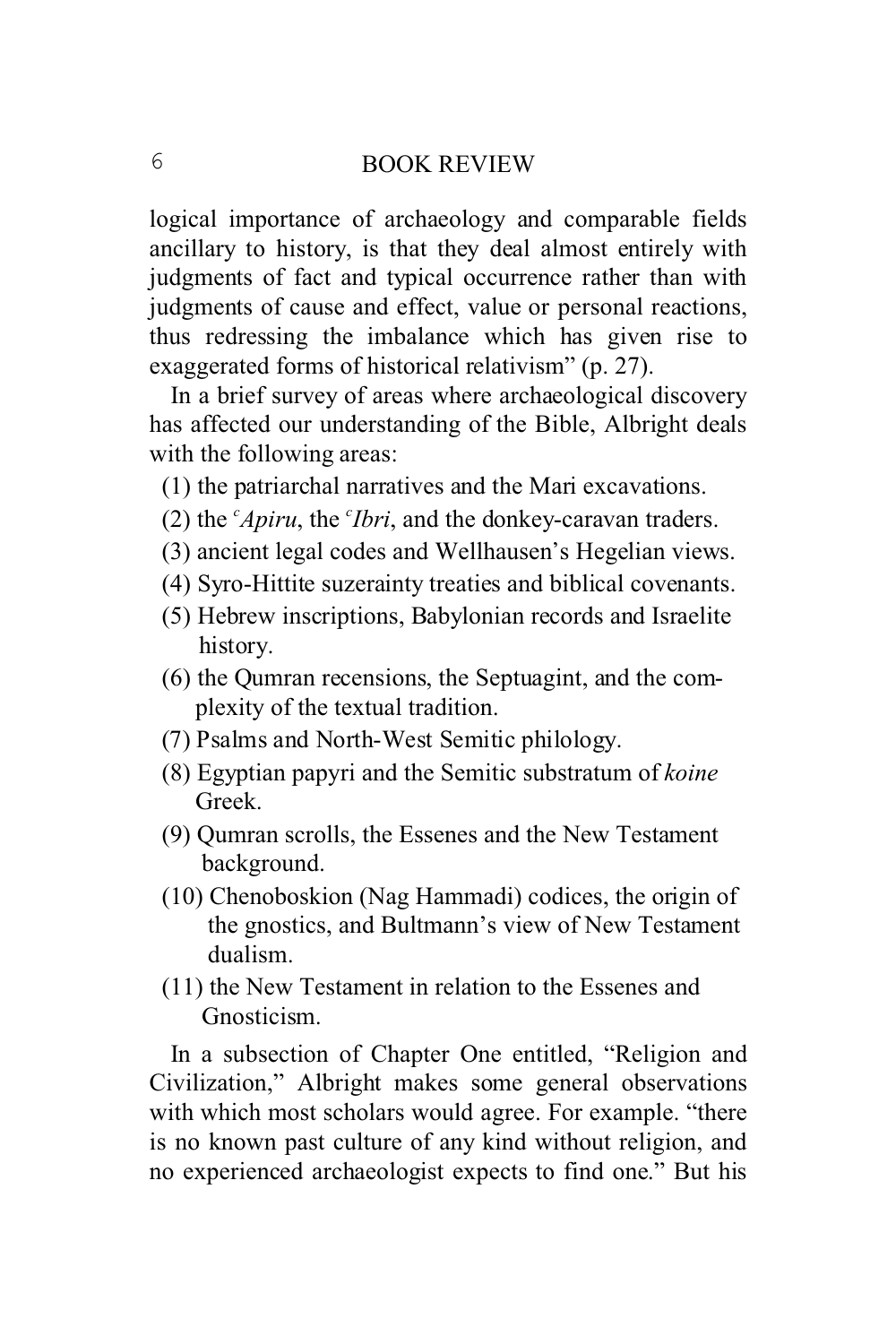statement that "archaeologist have now proved the historical as well as the contemporary primacy of Western civilization" will surely cause some disagreement among Japanese scholars, especially with reference to the "contemporary primacy," for most would disassociate technology from civilization. Although Albright does not give any documentation of this proof he has in mind, a statement toward the end of the book (p. 293) will show precisely what he means:

 The Near East was thousands of years in advance of any other focus of higher culture, and it is becoming more and more probable that other such foci (China, Middle America) owed part of their original stimulation to borrowing across continents and oceans. The tremendous advance of modern Western civilization when transplanted to Japan little over a century ago, is a vivid illustration of a process familiar to all serious historians. The great progress of the West in science and technology since the fifteenth century has come precisely because we stand on the shoulders of our Greco-Roman predecessors, not because we are in any way more gifted than the ancients.

Despite the fact that religion is the nucleus of all cultures of the past, philosophical idealists tend to agree with positivists and naturalists that religion will no longer be need when a "rational" culture can be developed. But Albright notes that two such contemporary "rational" cultures have been propagated by dictators who actually had to introduce "emotional and ceremonial. practices in imitation of older religions, particularly Germanic paganism and Eastern Christianity," i.e., the Nazi *Blut und Bloden* and emphasis on *die heilige Urquell deutsaher Macht* and the assorted communist "personality cults."

The first chapter of this book closes with a theme that is encountered again and again throughout the book, namely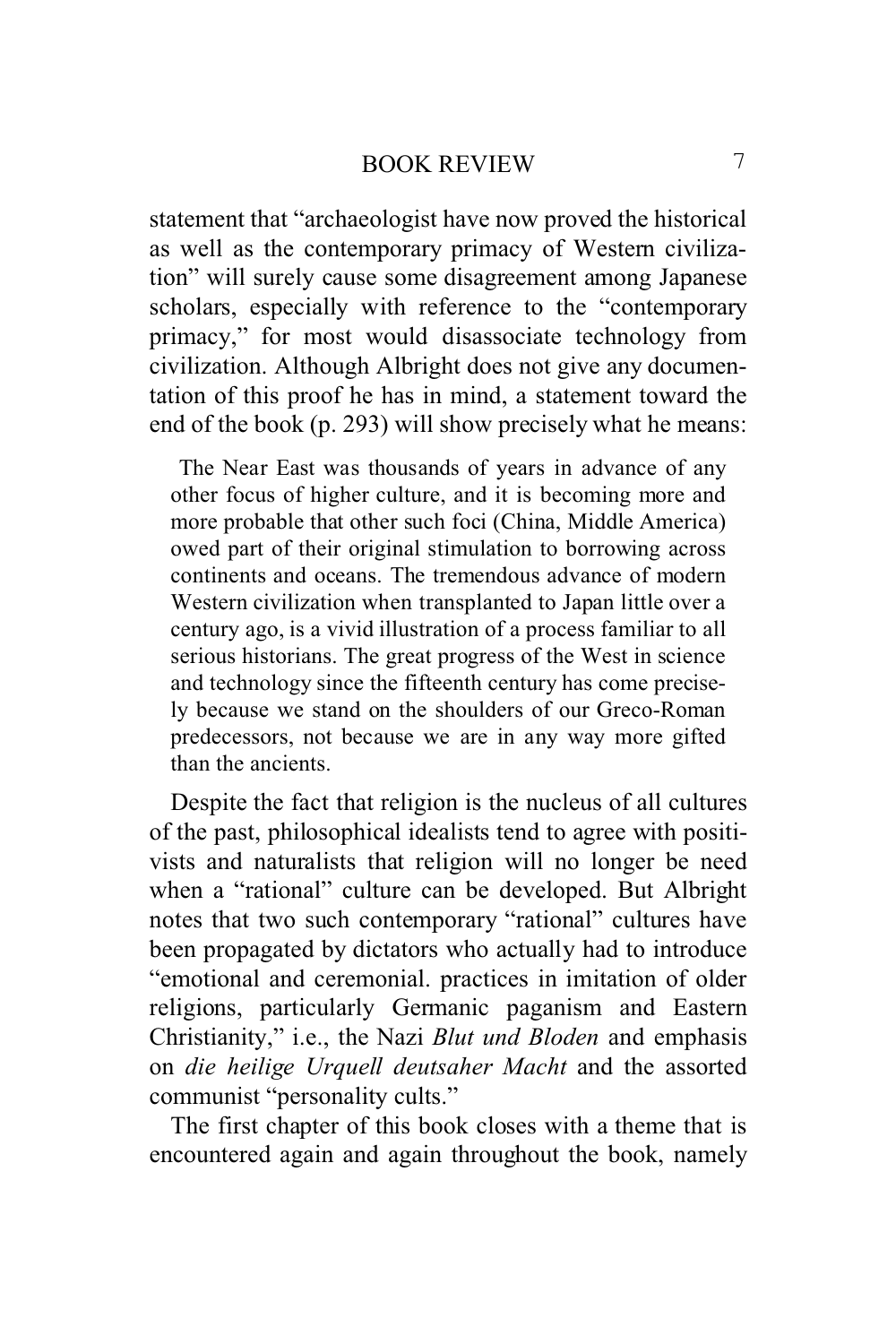that there are three distinct stages in the history of thought. For Levy-Bruhl's "prelogical" label for primitive thinking (later rejected by Levy-Bruhl, himself) Albright prefers the term "proto-logical." The following stages are "empiricological" and classical "formal logic." Proto-logical thought (which survives today in much modern art and poetry) was the thought pattern of early Egyptian, Sumerian, and Babylonian literature, but Israelite thought is primarily empiricological. Formal logic dawned with Thales of Miletus. It is in the third chapter that Albright develops this concept more thoroughly. There he states,

"I place the Old Testament, from the standpoint of the history of the ways of thinking, between the protological thought of the pagan world (which includes non-metaphysical Greco-Roman and Indic polytheism) and Greek systematic reasoning . . . . The religious literature of Israel is therefore mostly later than the now known canonical religious literature of Egypt, Babylon, Assyria, the Hittites, Canaanites, etc. Nearly all these literatures reflect mythological, i.e. proto-logical ways of thinking . . . . On the other hand, the literature of the Bible is earlier than any clear evidence of specific Greek literary or philosophical influence" (pp. 85–86).

In the Hebrew Bible we have something quite different from what preceded or followed it, and as an example of the empirico-logical thinking of the Israelites, Albright cites Israelite monotheism.

"There is good reason to suppose that Moses was just as monotheistic as Hillel, though he could certainly not have employed the logical reasoning in support of his beliefs that was possible later . . . Formal creeds were impossible before classification, generalization, and syllogistic formulas were invented by the Greeks . . . . The implicit monotheism of the Old Testament was derived from Hebrew empirical logic,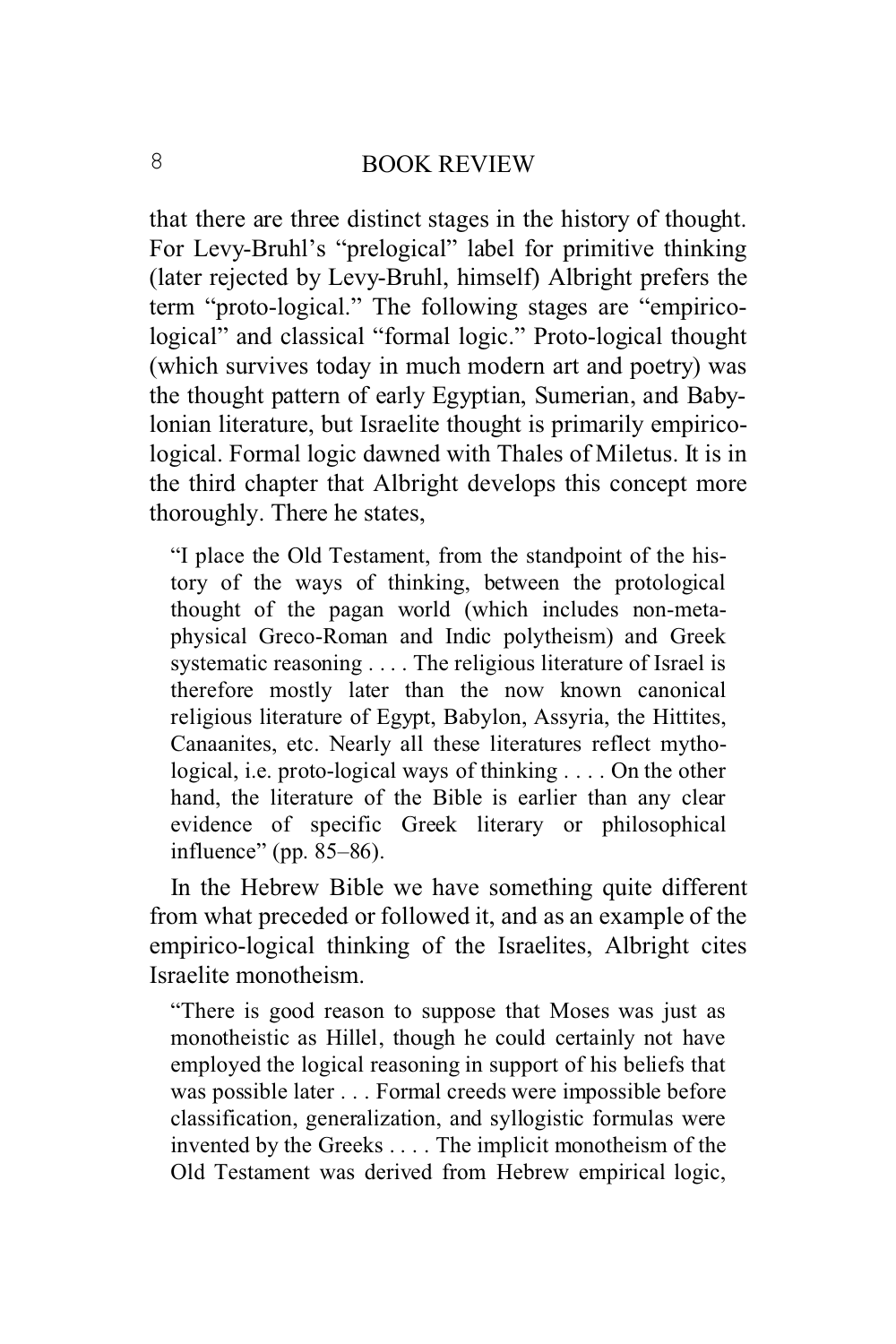i.e.,. "The intuitive (subconscious interpretation of empirical information) discovery that the incongruities of polytheism flouted the empirically realized unity of nature" (pp. 57, 91, 99).

By way of summing up Albright's views given in the first section of this book, this reviewer would call attention to Albright's views on the function of religion. He notes that,

philosophical analysis remains essential, but all philosophical systems are Hellenic or post-Hellenic in conception; they are, therefore, based on either explicitly stated or presupposed postulates or assumptions. Since the ultimate postulates are not themselves subject to proof, philosophers have to reason logically from what George Boas calls their proto-philosophy, seldom explicitly developed. The more rigorous the internal logic of any system, the more uncertain are its conclusions, given the fact that one cannot rigorously prove any of the basic presuppositions in a philosophical system . . . . Religion alone unites the intellectual and aesthetic in man with the affective and altruistic. If man's biological and psychological evolution have required the synergistic collaboration of his genetic structure and environmental background, surely we cannot reject the religious feelings and aspirations of man as irrelevant to the evolution of the human spirit (pp. 8l–82).

More briefly we consider the main themes in the remaining sections of the book. In Chapter Four, "How Well Can We Know the Ancient Near East?" Albright notes the rise of American research in the area of Near Eastern studies (due to the brilliant career of James Henry Breasted) and the decline of such studies in Germany where, for example, the classical historian of Leipzig, Helmut Berve, affirmed that studies of the ancient orient were condemned to inactivity and lost their right to exist in the new standard of values within the realm of the German intellectual spirit. The bulk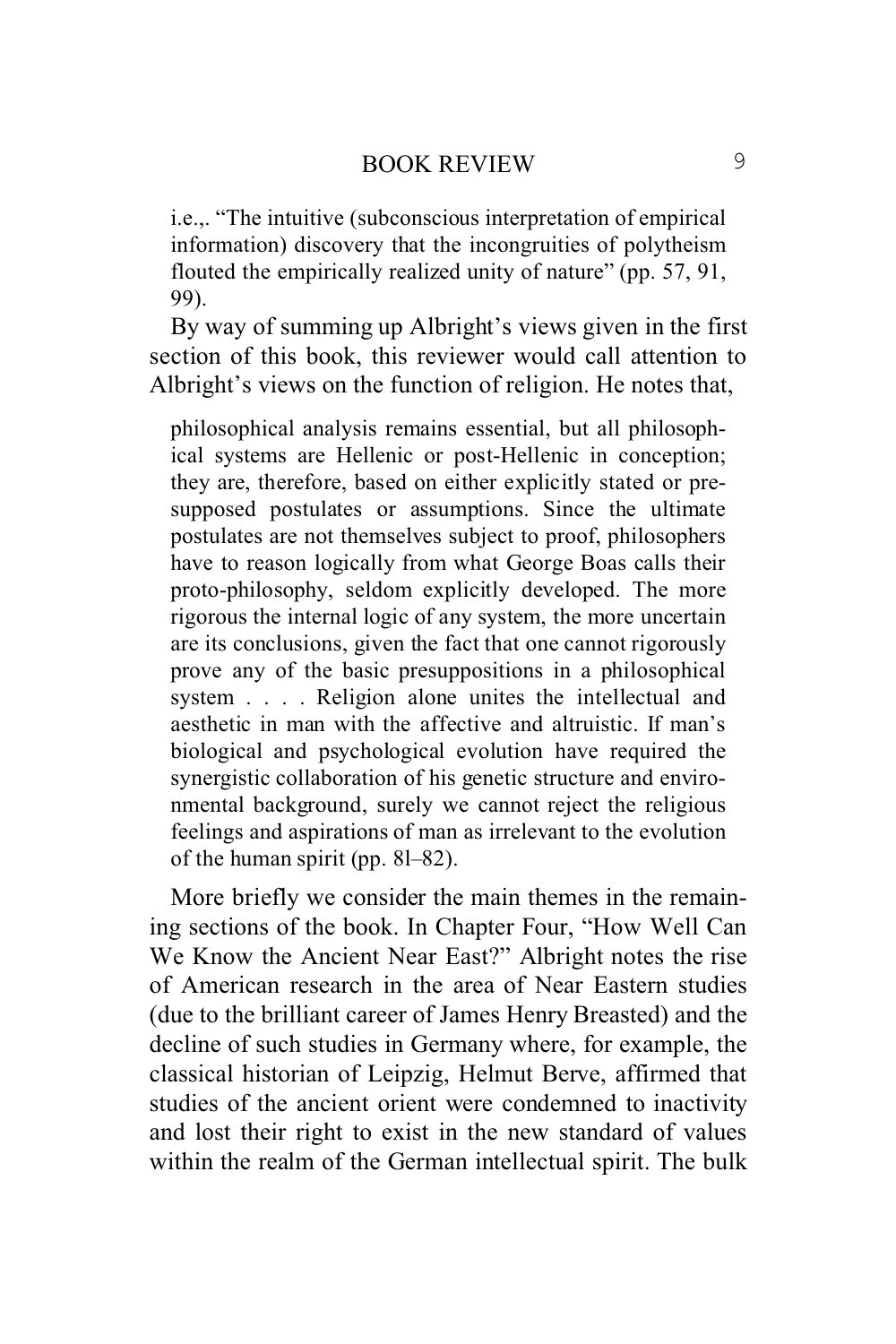of the chapter is given to a recital of the steps made in Near Eastern research since 1835, listing the many scholars and their significant contributions.

In the Chapter Five, "The Ancient Near East and the Religion of Israel," Albright points out how the great Semitic and biblical scholars of the 19th century (including Nöldeke, Wellhausen, Robertson Smith, Budde, Driver, etc.) neglected and disregarded the new literary and philological material from the ancient orient, preferring instead to arrange the data of Israelite history according to the evolutionary philosophies of Hegel or the English positivists. Albright examines the four main groups of Ancient Near Eastern literature now available (Egyptian, Mesopotamian, West Semitic, and Hurro-Hittite) and comes to the following conclusion,

the henotheistic form constructed by scholars sinks below the level attained in the surrounding ancient orient, where the only alternatives were polytheism or practical monotheism, henotheism in the sense used by most modern Biblical scholars being apparently unknown (p. 156).

In Chapter Six, "Islam and the Religion of the Ancient Orient," Albright seeks to demonstrate that the "Islamic civilization is essentially an outgrowth of Hellenism, just as Islam itself is an offshoot of Judeo-Christian religion." This is the opposite position of Winckler for whom the literature and folklore of late pre-Islamic and early Islamic Arabia were filled with reflections and carry-overs from the ancient **Orient** 

Chapter Seven deals with the historical patterns of political authority. Albright traces from the third millennium to the Roman period the two general patterns, namely, absolute royal power on the one hand and gerontocratic reaction against it on the other. It is in this chapter that the author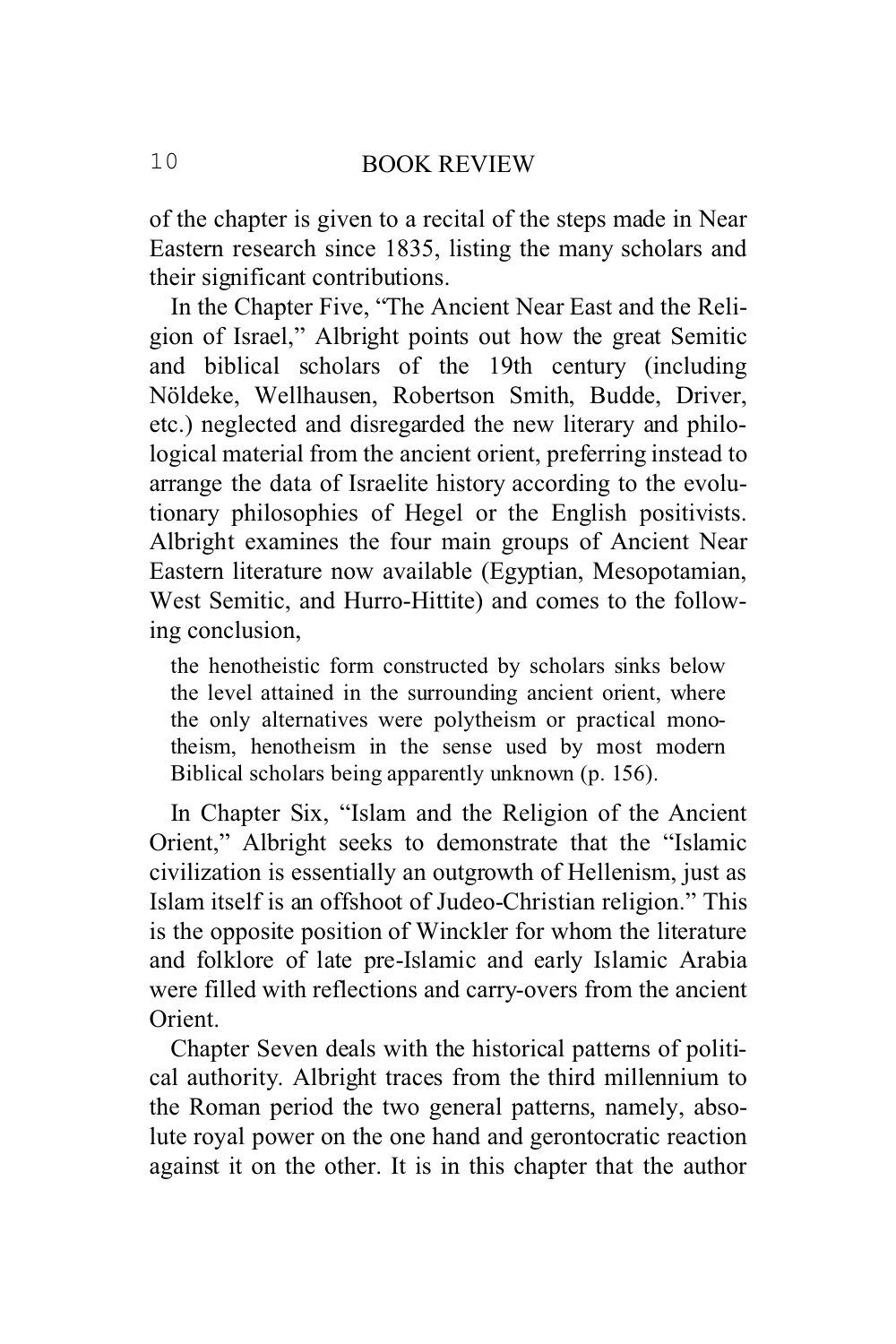corrects a common error by many New Testament scholars In dealing with the Roman occupation of Judah: "Actually the Roman conquest (of the eastern Mediterranean basin) gave a new freedom and security to the common man however little he might appreciate it when oppressed by publican exactions. For the first time in history a relatively uniform system of codified law—public law, not arbitrary royal decree or legal interpretation—spread over most of the civilized world. Under Augustus and the Antonines the Near East was probably more peaceful and more prosperous than ever before in history. But while republican forms were sedulously preserved in Rome itself, in the East the emperor became a real divinity both in official theory and in private belief. Jewish and Christian opposition to Rome was nearly always the direct result of irreconcilable hostility to emperor-worship" (p. 190).

Of interest to this reviewer in Chapter Eight, "Some Functions of Organized Minorities," is Albright's evidence that no religious majority has been guiltless in respect to intolerance and religious persecution. He. recalls, for example, the persecution by Asoka of Brahman and Buddhist heretics, the Vitasoka story of the kings slaying of 18,000 Hindus in a single day because a statue of Buddha had been destroyed, and the Brahman account of a king's issuing a proclamation that he would execute any subject of his that did not participate in the slaughter of the Buddhists.

The third section of this volume presents Albright's critique of the ideas and activities of five scholars. James Breasted (in Chapter Nine) receives his highest esteem for his Egyptian studies, his work in founding (with the aid of a Rockefeller grant) of the Oriental Institute of the University of Chicago, and making America the focus of interest for the recovery of the Ancient Near East. Albright, however, does no share Breasted\*s meliorism or humanism.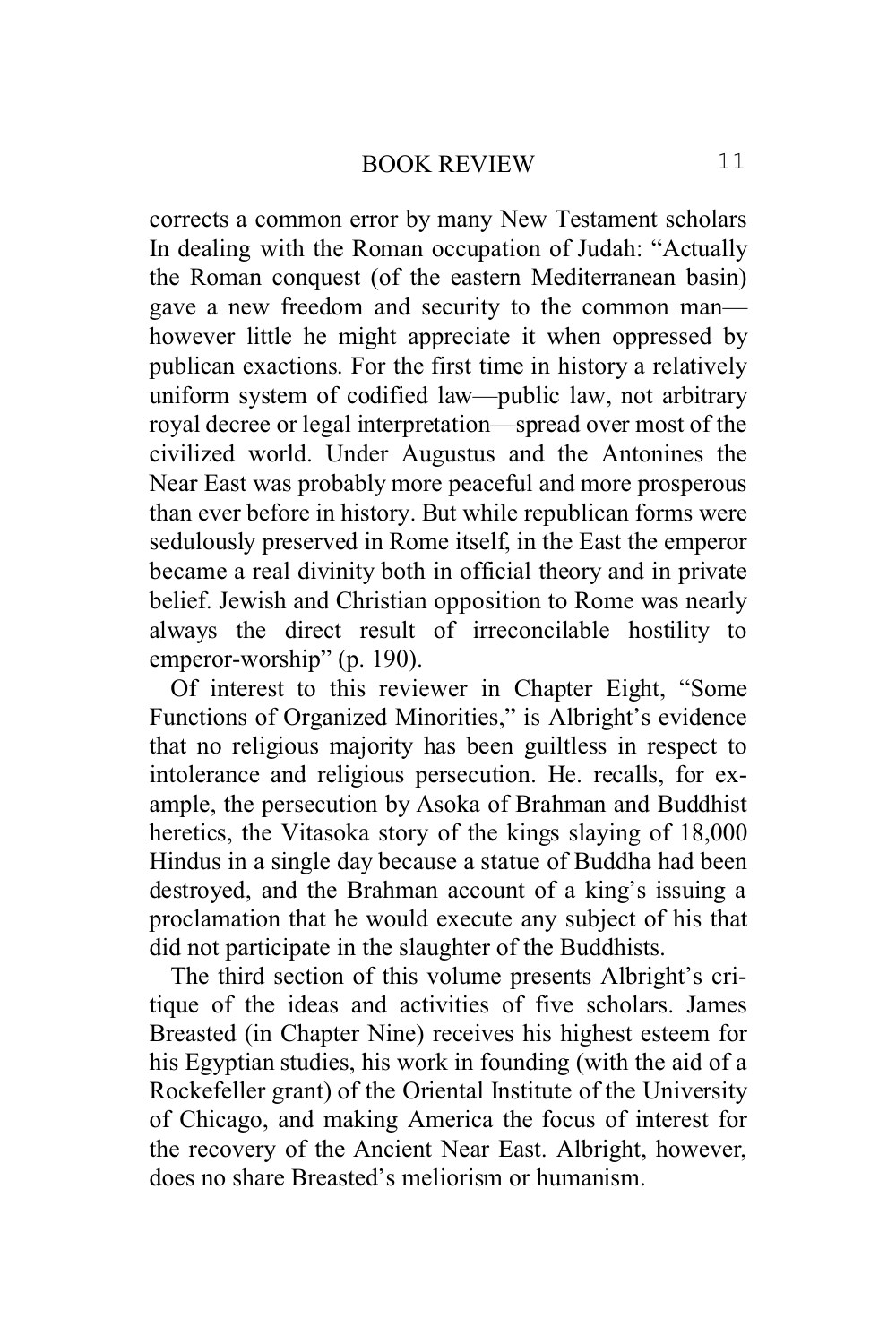The chapters on Arnold Toynbee and Eric Voegelin are expansions of rather recent reviews that appeared in the 1957 edition of *From Stone Age to Christianity* and *Theological Studies*, 22, 1961, respectively. Since these works are rather readily available, they need not detain us in this review.

The harshest words in this volume are found in Chapter Ten, "Gerhard Kittel and the Jewish Question in Antiquity." Gerhard Kittel, the youngest son of Rudolph Kittel,

"was a distinguished Protestant theologian, professor of New Testament at Tübingen and Vienna. . . . yet he became the mouthpiece of the most vicious Nazi anti-Semiticism, sharing with Emanuel Hirsch of Göttingen the grim distinction of making extermination of the Jews theologically respectable . . . Hirsch and Kittel were between them clearly responsible for much of the guilt resting on German Protestant churches for their silence while the Nazis were carrying out the liquidation of the Jews" (pp. 229 and 233).

Albright supports these statements with a careful analysis of *Das antike Weltjudentum*, written by Kittel in collaboration with Eugen Fischer. We need not review here either Kittel's work or Albright's analysis, but should note the closing sentence in this chapter, "And what happened in Germany can take place wherever the human intellect turns its back on the spiritual traditions which we have inherited from their sources in ancient Israel" (p. 240).

Chapter Thirteen, "Rudolph Bultmann on History and Eschatology," should be of interest to both the critics and disciples of Bultmann. The chapter is an expansion of a review which appeared in the *Journal of Biblical Literature* 77 (l958). Albright first registers his difficulty with Bultmann's acceptance of the "modern scientific world view" of the 20th century, for the following reasons: (1) the